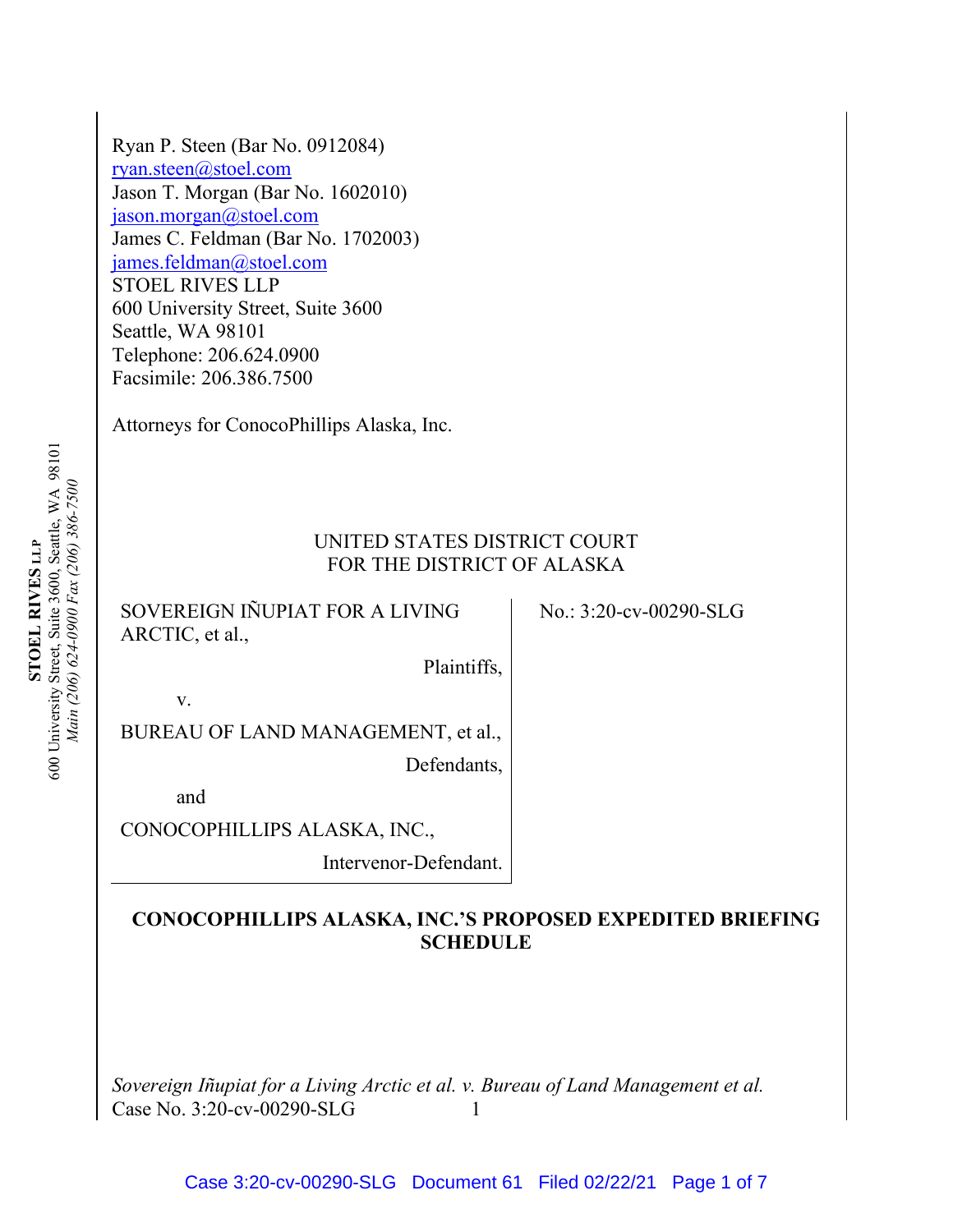On February 8, 2021, the Court entered a text order directing the parties to file a proposed briefing schedule by the close of business on February 22, 2021.<sup>1</sup> The parties have been unable to agree upon a schedule for this case.<sup>2</sup>

ConocoPhillips respectfully asks this Court to expedite resolution of the merits of this case, and enter a briefing schedule that is the same as the schedule proposed by ConocoPhillips and Federal Defendants in the related case filed by Center for Biological Diversity ("CBD") (No. 3:20-cv-00308). Consistent with that schedule, ConocoPhillips asks this court for an expedited decision by July 1, 2021. ConocoPhillips' requested schedule will allow this litigation to proceed on the same schedule as the CBD case, which would efficiently allow for consolidated briefing. This schedule would also allow the case to be promptly resolved without causing another season of delay in the planning and construction of the Willow project. Timely completion of the Willow project is in the public interest, as expressed by the North Slope Borough,<sup>3</sup> the State of Alaska,<sup>4</sup> the

<sup>3</sup> *See* Declaration of Harry K. Brower (Dkt. 27-17 ¶ 10); Second Declaration of Harry K. Brower, Ninth Circuit Case No. 21-35085 (ECF No. 16-22); North Slope Borough Amicus Curiae Brief, Ninth Circuit Case No. 21-35085 (ECF No. 23-2).

<sup>4</sup> Dkt. 23-3.

 $1$  Dkt. No. 55.

<sup>2</sup> Counsel for ConocoPhillips Alaska, Inc. ("ConocoPhillips") and the Federal Defendants conferred regarding a schedule, but were unable to reach agreement. Counsel for Plaintiffs first proposed a schedule on Monday, February 22, 2021. Counsel for ConocoPhillips, Plaintiffs, and Federal Defendants were unable to agree upon a schedule.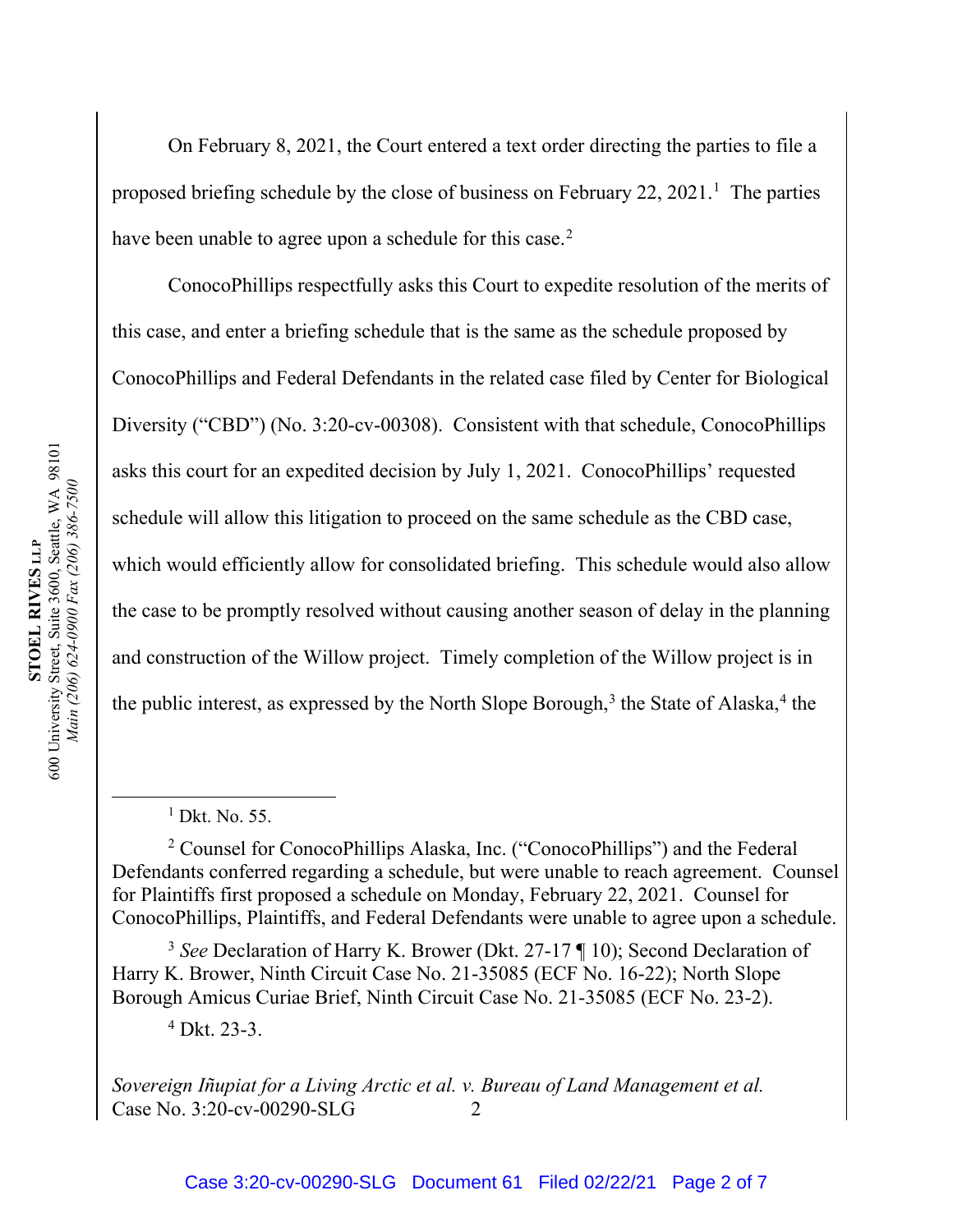Arctic Slope Regional Corporation,<sup>5</sup> and the Alaska Congressional Delegation.<sup>6</sup> As the Mayor of the North Slope Borough explained, "delaying Willow construction would delay and put at risk public benefits from the Willow project" and delay of revenues needed "to provide essential public services" to North Slope residents.<sup>7</sup> The Ninth Circuit's order in this case has already delayed the start of construction by one year, and prompt review of the merits is necessary to minimize the risk of further delays. $8$ 

All parties support prompt resolution of the merits (before next winter), but waiting until the end of the year to reach the merits significantly increases the risk of additional delay. Specifically, if the Court finds some legal error in one of the agency approvals in this case, ConocoPhillips needs a final ruling from this Court at a time that will allow the agency to correct that error in time to potentially salvage some or all of the 2021-22 winter construction season. An adverse ruling by this Court any time after mid-

<sup>6</sup> *See* Alaska Delegation Deeply Troubled by 9th Circuit Decision to Halt Willow Project (February 17, 2021), available at: https://donyoung.house.gov/news/documentsingle.aspx?DocumentID=401894

<sup>7</sup> Second Declaration of Harry K. Brower, Ninth Circuit Case No. 21-35085 (ECF No. 16-22) at ¶ 10.

<sup>8</sup> As Senator Sullivan explained, "The Willow project will significantly help Alaska Native communities in the North Slope Borough with job opportunities and funding for schools, health clinics, and social services. Because of the already short construction season on the North Slope, this injunction will cause a domino effect of delay and uncertainty that will impact all operations on the project moving forward." *See supra* note 6.

<sup>5</sup> Dkt. 29-1.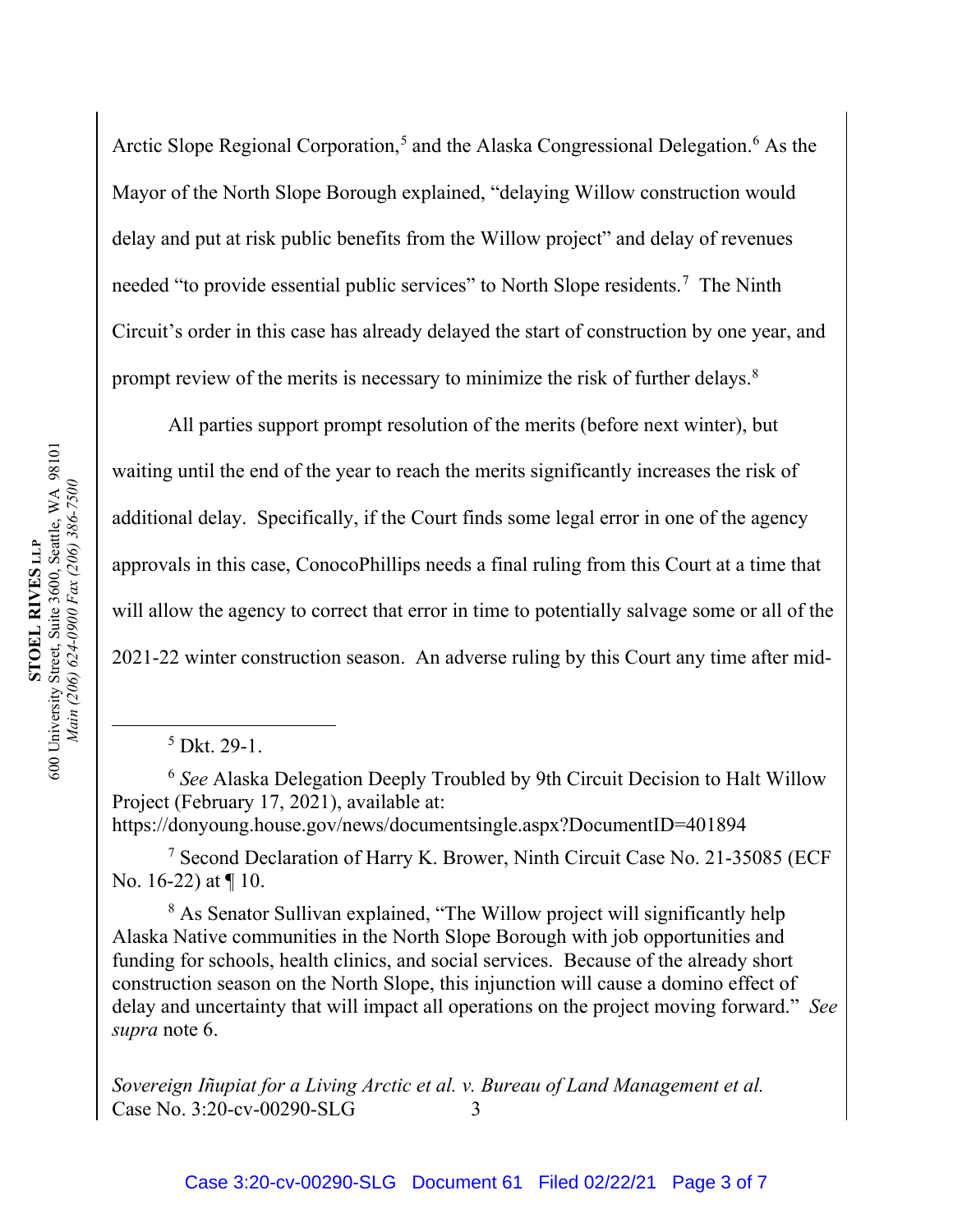summer will likely foreclose that opportunity, and almost certainly result in another lost construction season for winter of 2021-22.

Conversely, if the Court upholds the challenged agency actions, all parties and the public interest are best served if the Court issues its order on the merits by July 1, 2021. This would provide ConocoPhillips sufficient time to arrange, contract, and mobilize for a full winter construction season in 2021-22. As set forth in the attached Second Supplemental Declaration of James Brodie, preparation for next winter's construction season is already underway, and requires ramping up to as many as 300 employees in the second half of 2021 to work on engineering and logistics, as well as entering into numerous contracts for the construction, fabrication and transportation of pipes, culverts, bridges, and other equipment to the North Slope for use next winter.<sup>9</sup> ConocoPhillips must make important contracting decisions by early-July 2021 in order make those arrangements and plan for next winter's construction season.<sup>10</sup> Although ConocoPhillips may be able to salvage some portion of the 2021-22 winter season if the Court upholds the agency decisions on the merits after July 1, 2021, the scope of that season will necessarily be reduced, causing further delays in the construction of the project.<sup>11</sup> Furthermore, ConocoPhillips' proposed schedule would also give Plaintiffs the

 $^{10}$  *Id*. ¶ 6.

 $11$  *Id.* 17.

<sup>&</sup>lt;sup>9</sup> Second Declaration of James Brodie,  $\P$  4-6.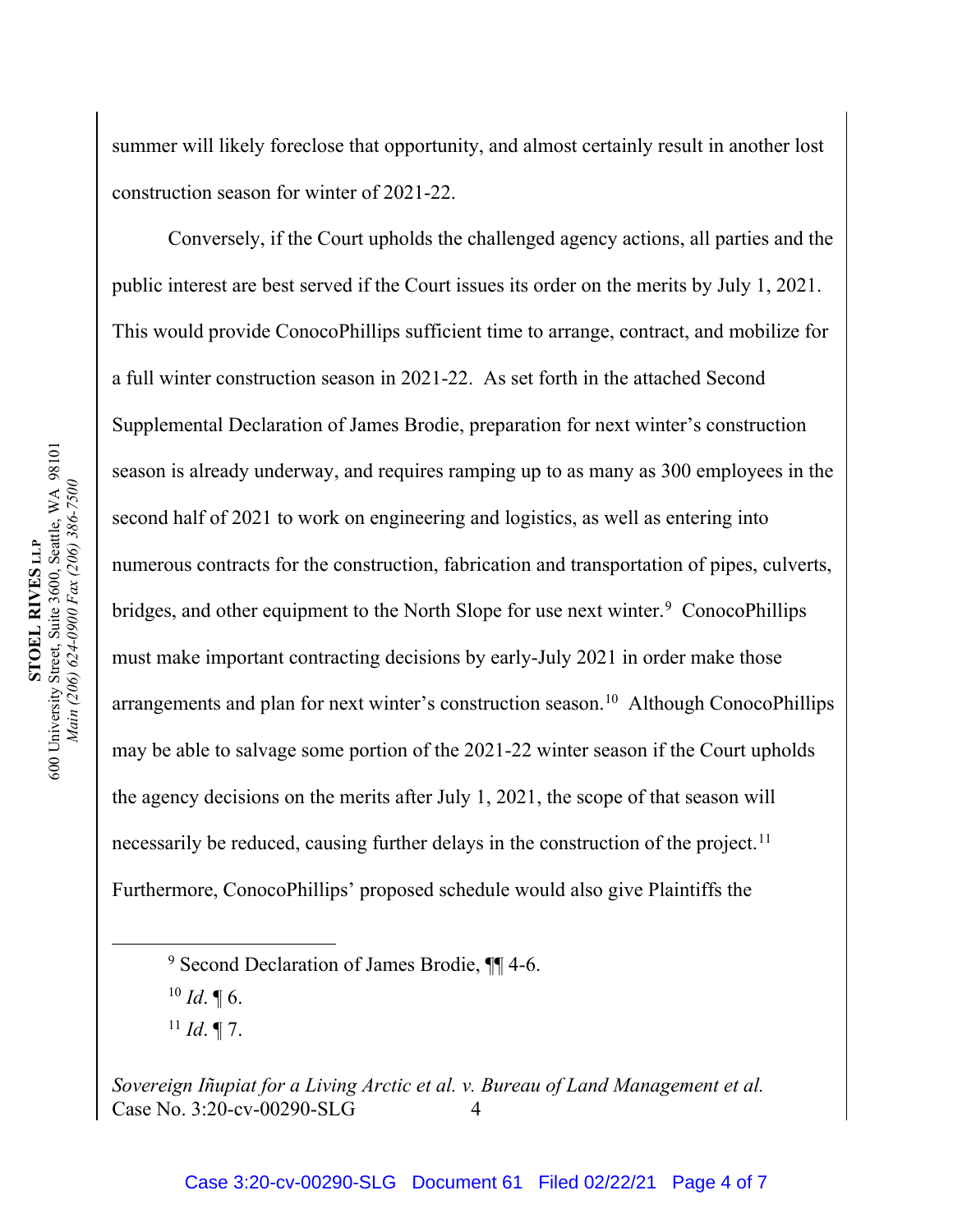opportunity to seek an expedited Ninth Circuit appeal before construction begins, if they so choose.

The briefing schedule below is the same as that requested by Federal Defendants and ConocoPhillips in the CBD case and is consistent with local rules. <sup>12</sup> If approved by the Court, this proposed schedule would allow for consistently timed and consolidated briefing for these two cases, much in the same way the briefing was efficiently accomplished in the challenges filed by very similar plaintiffs groups to the 2016 and 2017 NPR-A lease sales. Plaintiffs in this case ("SILA") rejected this proposed schedule because the administrative record for its Clean Water Act claims will not be filed until March 12, and SILA would prefer to wait and see if it wants to file a motion to complete the record. This delay is not necessary. If there is a record dispute, the briefing on the record dispute can occur in parallel with the briefing on the merits. ConocoPhillips' proposed schedule below allows for Plaintiffs to file a five-page supplemental brief if the Court grants a motion to supplement the record, followed by a five-page supplemental opposition brief. Accordingly, this proposed schedule is reasonable, achievable, and results in no prejudice to any party.

<sup>12</sup> *See* Local Civil Rule 16.3.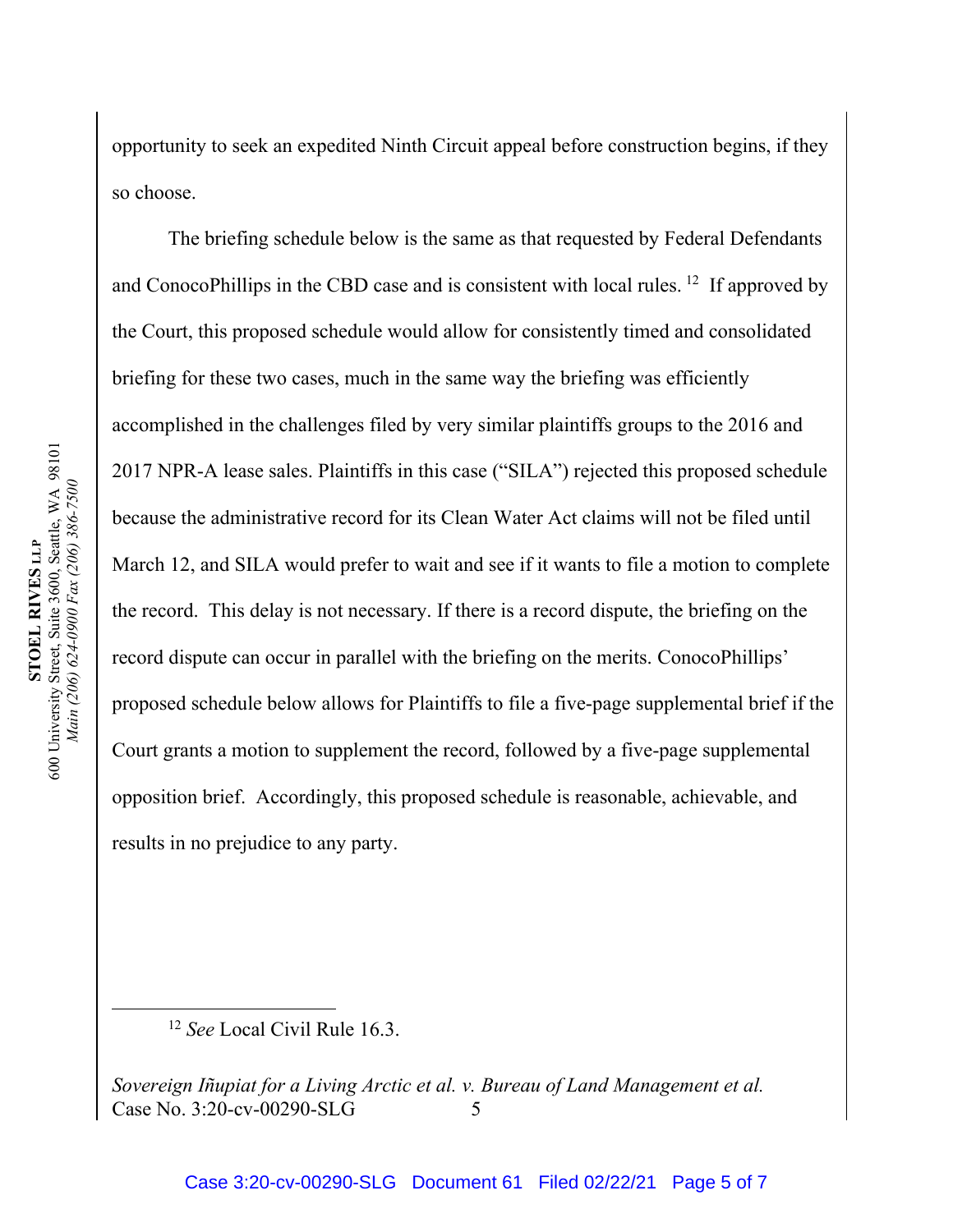In sum, the two cases have substantial overlap, and ConocoPhillips proposed schedule allows both cases to proceed to prompt resolution in an expedited manner, and provide important direction to all parties and the public on the Willow project.

For the foregoing reasons, ConocoPhillips proposes the schedule below:

1. March 12, 2021 – Administrative Record filed by U.S. Army Corps.

2. April 12, 2021 – Plaintiffs' Opening Brief is due.

- 3. May 13, 2021 Defendants' and Intervenor's Response Briefs are due.
- 4. June 1, 2021 Plaintiffs' Reply Brief is due.
- 5. The Court will endeavor to issue a ruling by July 1, 2021.
- 6. If the Court grants a motion to supplement the record, Plaintiffs may file a supplemental brief on the merits of five pages within 14 days to address the additional record materials, and Federal Defendants and Intervenor may each file a five-page response, seven days thereafter.

Respectfully submitted this 22nd Day of February, 2021.

## STOEL RIVES LLP

By: *s/ Jason T. Morgan*

Ryan P. Steen (Bar No. 0912084) Jason T. Morgan (Bar No. 1602010) James C. Feldman (Bar No. 1702003)

Attorneys for ConocoPhillips Alaska, Inc.